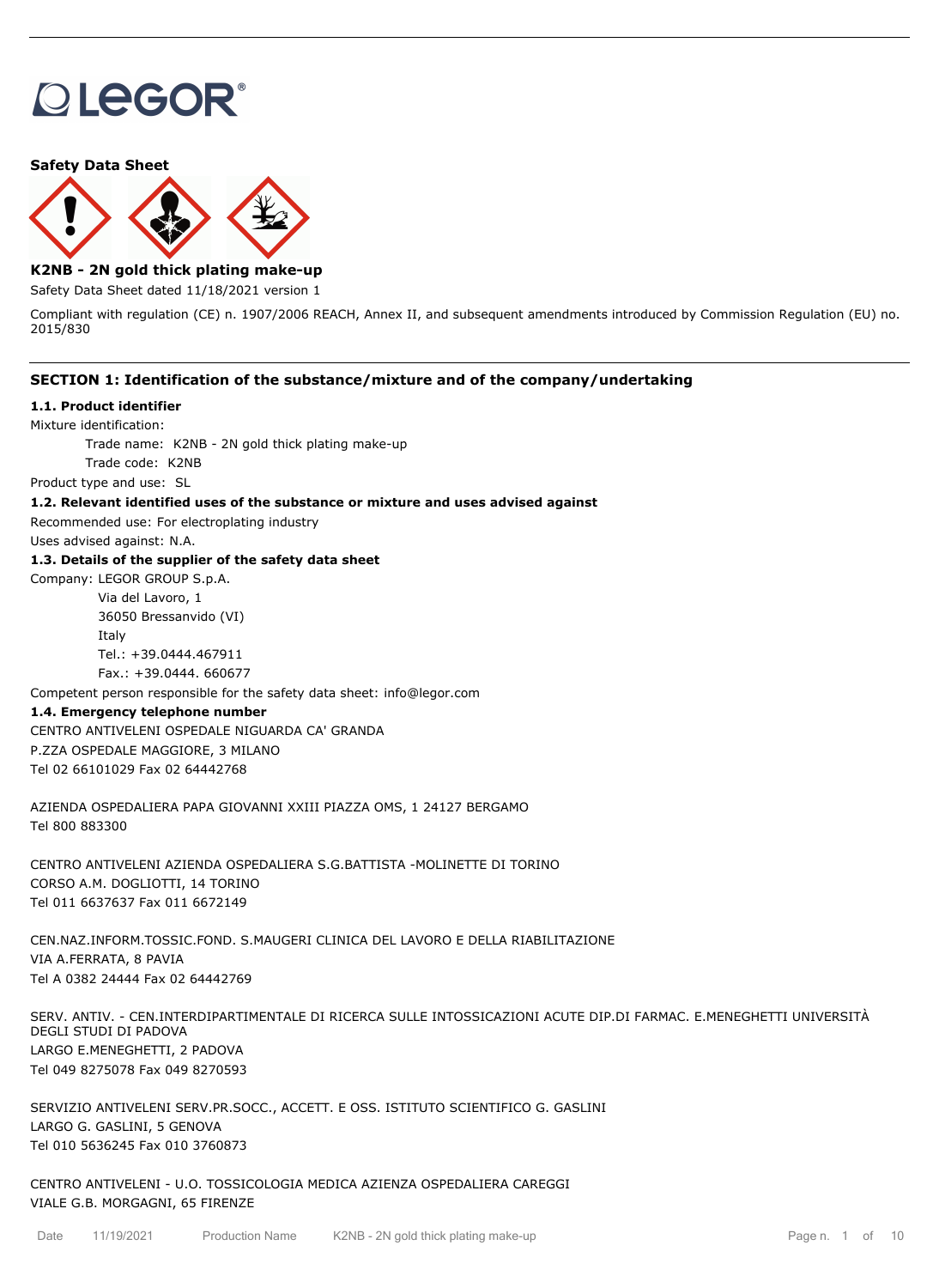CENTRO ANTIVELENI POLICLINICO A.GEMELLI - UNIVERSITA' CATTOLICA DEL SACRO CUORE LARGO F.VITO, 1 ROMA Tel 06 3054343 Fax 06 3051343

CENTRO ANTIVELENI - ISTITUTO DI ANESTESIOLOGIA E RIANIMAZIONE UNIVERSITÀ DEGLI STUDI DI ROMA LA SAPIENZA VIALE DEL POLICLINICO, 155 ROMA Tel 06 49970698 Fax 06 4461967

AZ. OSP. UNIV. FOGGIA V.LE LUIGI PINTO, 1 71122 FOGGIA Tel 0881 732326

CENTRO ANTIVELENI AZIENDA OSPEDALIERA A. CARDARELLI VIA CARDARELLI, 9 NAPOLI Tel 081 7472870 Fax 081 7472880

## **SECTION 2: Hazards identification**



## **2.1. Classification of the substance or mixture**

#### **Regulation (EC) n. 1272/2008 (CLP)**

| Eye Irrit. 2                                                     | Causes serious eye irritation.                                     |  |  |
|------------------------------------------------------------------|--------------------------------------------------------------------|--|--|
| Carc. 1A                                                         | May cause cancer.                                                  |  |  |
| Repr. 1B                                                         | May damage fertility or the unborn child.                          |  |  |
|                                                                  | Aquatic Chronic 2 Toxic to aquatic life with long lasting effects. |  |  |
| Adverse physicochemical, human health and environmental effects: |                                                                    |  |  |

No other hazards

## **2.2. Label elements**

#### **Regulation (EC) No 1272/2008 (CLP):**

#### **Pictograms and Signal Words**



#### **Hazard statements**

| H319 | Causes serious eye irritation. |
|------|--------------------------------|
|      |                                |

- H350 May cause cancer.
- H360 May damage fertility or the unborn child .
- H411 Toxic to aquatic life with long lasting effects.

#### **Precautionary statements**

| P201      | Obtain special instructions before use.                                                       |
|-----------|-----------------------------------------------------------------------------------------------|
| P202      | Do not handle until all safety precautions have been read and understood.                     |
| P273      | Avoid release to the environment.                                                             |
| P280      | Wear protective gloves/protective clothing/eye protection/face protection/hearing protection/ |
| P308+P313 | IF exposed or concerned: Get medical advice/attention.                                        |
| P391      | Collect spillage.                                                                             |

## **Contains**

Nickel Sulfate Hexahydrate

## **Special provisions according to Annex XVII of REACH and subsequent amendments:**

## None **2.3. Other hazards**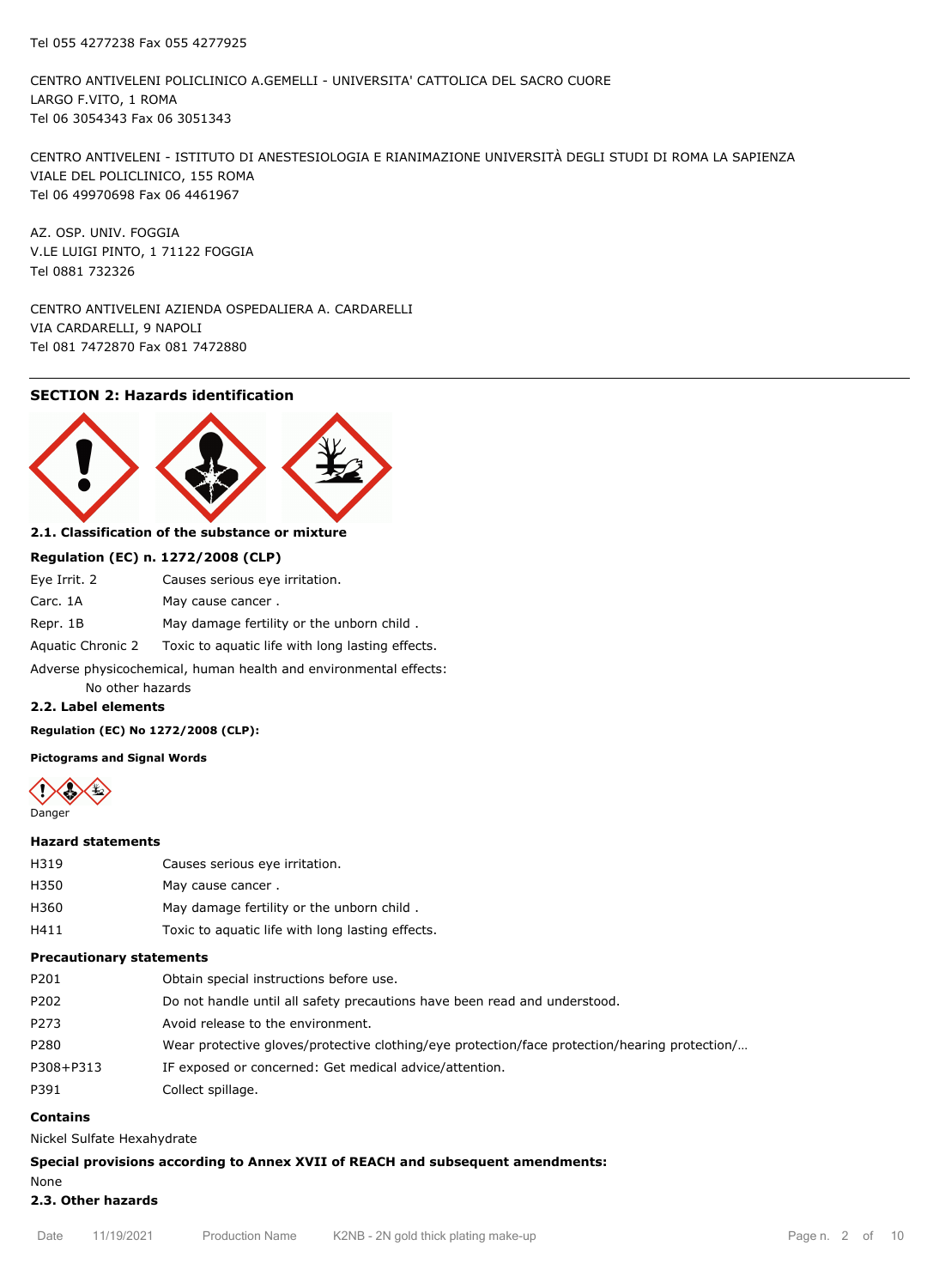Other Hazards: No other hazards

#### **SECTION 3: Composition/information on ingredients**

#### **3.1. Substances**

# N.A.

# **3.2. Mixtures**

Mixture identification: K2NB - 2N gold thick plating make-up

## **Hazardous components within the meaning of the CLP regulation and related classification:**

| Qty        | <b>Name</b>                | Ident. Numb.             | Classification                                                                                                                                                                                                                                                                                  | <b>Registration Number</b> |
|------------|----------------------------|--------------------------|-------------------------------------------------------------------------------------------------------------------------------------------------------------------------------------------------------------------------------------------------------------------------------------------------|----------------------------|
| $10 - 15%$ | Citric acid                | EC:201-069-1             | CAS: 5949-29-1 Eye Irrit. 2, H319                                                                                                                                                                                                                                                               | 01-2119457026-42-xxxx      |
| $< 5\%$    | Nickel Sulfate Hexahydrate | EC:232-104-9<br>$00 - 5$ | CAS:10101-97-0 Acute Tox. 4, H332; Acute Tox. 4, 01-2119439361-44-000<br>H302; Skin Irrit. 2, H315; Resp.<br>Index:028-009- Sens. 1, H334; Skin Sens. 1,<br>H317; Muta. 2, H341; Carc. 1A,<br>H350; Repr. 1B, H360; STOT RE 1,<br>H372; Aquatic Acute 1, H400;<br>Aquatic Chronic 1, H410, M:10 |                            |

## **SECTION 4: First aid measures**

## **4.1. Description of first aid measures**

In case of skin contact:

Immediately take off all contaminated clothing.

Areas of the body that have - or are only even suspected of having - come into contact with the product must be rinsed immediately with plenty of running water and possibly with soap.

Wash thoroughly the body (shower or bath).

Remove contaminated clothing immediatley and dispose off safely.

After contact with skin, wash immediately with soap and plenty of water.

In case of eyes contact:

After contact with the eyes, rinse with water with the eyelids open for a sufficient length of time, then consult an opthalmologist immediately.

Protect uninjured eye.

In case of Ingestion:

Do not induce vomiting, get medical attention showing the SDS and label hazardous.

In case of Inhalation:

Remove casualty to fresh air and keep warm and at rest.

#### **4.2. Most important symptoms and effects, both acute and delayed**

Eye irritation

Eye damages

**4.3. Indication of any immediate medical attention and special treatment needed**

In case of accident or unwellness, seek medical advice immediately (show directions for use or safety data sheet if possible).

#### **SECTION 5: Firefighting measures**

### **5.1. Extinguishing media**

Suitable extinguishing media:

**Water** 

Carbon dioxide (CO2).

Extinguishing media which must not be used for safety reasons:

None in particular.

#### **5.2. Special hazards arising from the substance or mixture**

Do not inhale explosion and combustion gases.

Burning produces heavy smoke.

#### **5.3. Advice for firefighters**

Use suitable breathing apparatus .

Collect contaminated fire extinguishing water separately. This must not be discharged into drains.

Move undamaged containers from immediate hazard area if it can be done safely.

#### **SECTION 6: Accidental release measures**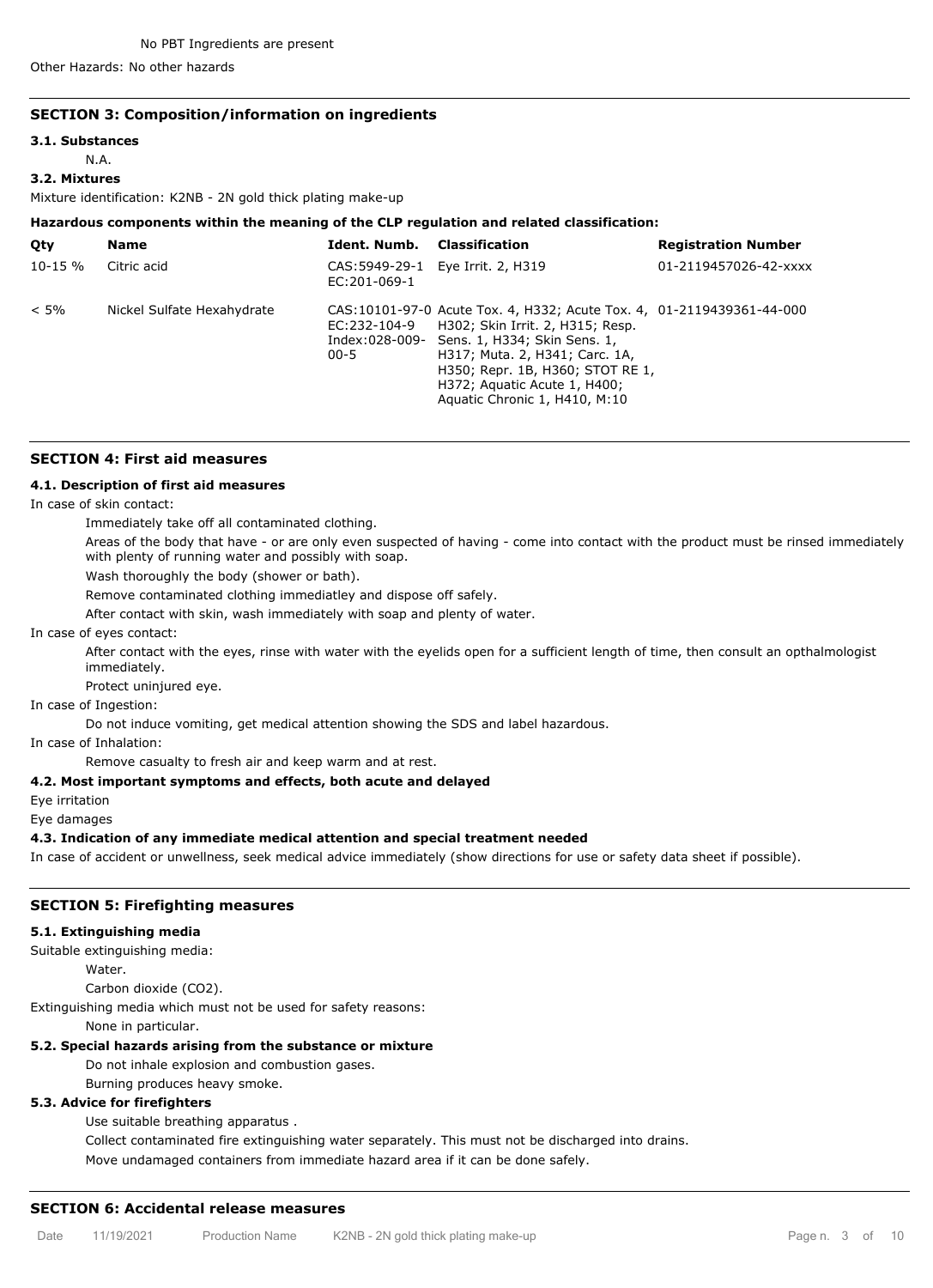#### **6.1. Personal precautions, protective equipment and emergency procedures**

Wear personal protection equipment. Remove persons to safety.

See protective measures under point 7 and 8.

## **6.2. Environmental precautions**

Do not allow to enter into soil/subsoil. Do not allow to enter into surface water or drains.

Retain contaminated washing water and dispose it.

In case of gas escape or of entry into waterways, soil or drains, inform the responsible authorities.

Suitable material for taking up: absorbing material, organic, sand

#### **6.3. Methods and material for containment and cleaning up**

Suitable material for taking up: absorbing material, organic, sand Wash with plenty of water.

#### **6.4. Reference to other sections**

See also section 8 and 13

## **SECTION 7: Handling and storage**

#### **7.1. Precautions for safe handling**

Avoid contact with skin and eyes, inhaltion of vapours and mists.

Exercise the greatest care when handling or opening the container.

Don't use empty container before they have been cleaned.

Before making transfer operations, assure that there aren't any incompatible material residuals in the containers.

Contamined clothing should be changed before entering eating areas.

Do not eat or drink while working.

See also section 8 for recommended protective equipment.

#### **7.2. Conditions for safe storage, including any incompatibilities**

Incompatible materials:

None in particular.

Instructions as regards storage premises:

Adequately ventilated premises.

#### **7.3. Specific end use(s)**

Recommendation(s)

None in particular

Industrial sector specific solutions:

None in particular

## **SECTION 8: Exposure controls/personal protection**

### **8.1. Control parameters**

Hexahydrate

| <b>Community Occupational Exposure Limits (OEL)</b>    |                           |                                                                        |                            |                          |                                         |                                  |                          |                        |  |
|--------------------------------------------------------|---------------------------|------------------------------------------------------------------------|----------------------------|--------------------------|-----------------------------------------|----------------------------------|--------------------------|------------------------|--|
| Component                                              | <b>OEL</b><br><b>Type</b> | Country                                                                | Ceiling                    | mg/m3                    | <b>Long Term Long Term Short</b><br>ppm | Term<br>mg/m3                    | <b>Short</b><br>Term ppm | <b>Behaviour Notes</b> |  |
| Nickel Sulfate<br>Hexahydrate                          | ACGIH                     | <b>NNN</b>                                                             |                            | 0,1                      |                                         |                                  |                          |                        |  |
| <b>Predicted No Effect Concentration (PNEC) values</b> |                           |                                                                        |                            |                          |                                         |                                  |                          |                        |  |
| Component                                              | CAS-No.                   | <b>PNEC</b><br><b>LIMIT</b>                                            | <b>Exposure</b><br>Route   |                          | <b>Exposure</b><br><b>Frequency</b>     | <b>Remark</b>                    |                          |                        |  |
| Nickel Sulfate<br>Hexahydrate                          |                           | 10101-97-0 15900<br>mq/l                                               | Fresh Water                |                          |                                         |                                  |                          |                        |  |
|                                                        |                           | 38500<br>mq/l                                                          | Marine water               |                          |                                         |                                  |                          |                        |  |
|                                                        |                           | 134<br>mg/kg                                                           | Terrestrial<br>compartment |                          |                                         |                                  |                          |                        |  |
| Derived No Effect Level (DNEL) values                  |                           |                                                                        |                            |                          |                                         |                                  |                          |                        |  |
| Component                                              | CAS-No.                   | <b>Worker Worker Consu</b><br><b>Industr Profess mer</b><br>ional<br>v |                            | <b>Exposure</b><br>Route |                                         | <b>Exposure Frequency Remark</b> |                          |                        |  |
| Nickel Sulfate                                         | 10101-97-0                | 1,25                                                                   |                            | Human                    | Short Term, local                       |                                  |                          |                        |  |

Inhalation

effects

mg/m3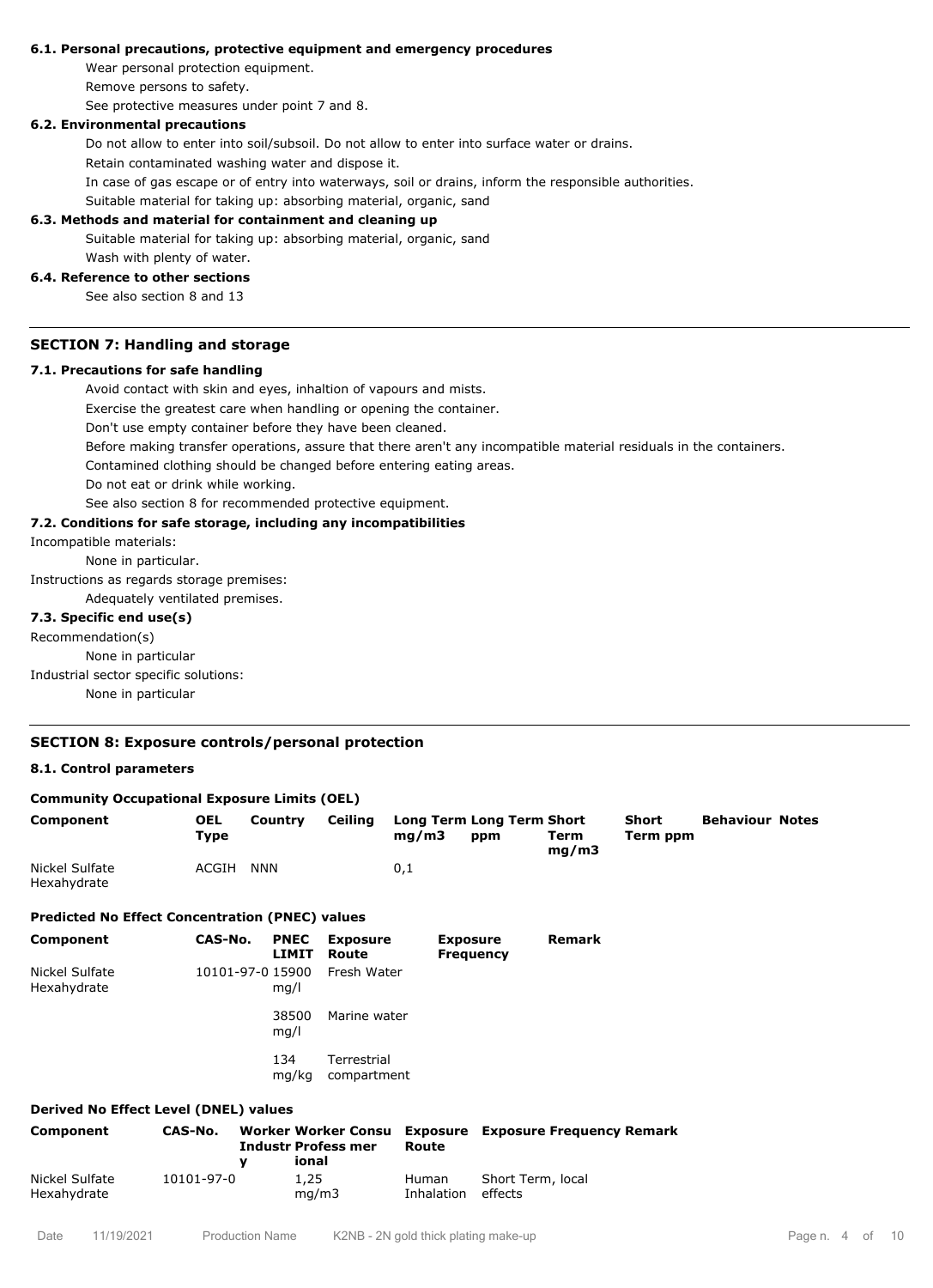| 43<br>mq/m3     | Human<br>Inhalation | Short Term, systemic<br>effects |
|-----------------|---------------------|---------------------------------|
| 0,22<br>mq/m3   | Human<br>Inhalation | Local chronic                   |
| 0,22<br>mq/m3   | Human<br>Inhalation | Chronic Systemic                |
| 0,002<br>mq/cm3 | Human<br>Dermal     | Local chronic                   |

## **8.2. Exposure controls**

Eye protection:

Use close fitting safety goggles, don't use eye lens.

Protection for skin:

Use clothing that provides comprehensive protection to the skin, e.g. cotton, rubber, PVC or viton.

Protection for hands:

Use protective gloves that provides comprehensive protection, e.g. P.V.C., neoprene or rubber.

Respiratory protection:

Use adequate protective respiratory equipment.

Thermal Hazards: N.A. Environmental exposure controls: N.A. Hygienic and Technical measures

N.A.

## **SECTION 9: Physical and chemical properties**

## **9.1. Information on basic physical and chemical properties**

**Physical State** Liquid **Appearance and colour:** Green Liquid **Odour:** Odourless **Odour threshold:** N.A. **pH:** 4,00 **Melting point / freezing point:** N.A. **Initial boiling point and boiling range:** N.A. **Flash point:** N.A. **Evaporation rate:** N.A. **Upper/lower flammability or explosive limits:** N.A. **Vapour density:** N.A. **Vapour pressure:** N.A. **Relative density:** N.A. **Solubility in water:** Total **Solubility in oil:** N.A. **Partition coefficient (n-octanol/water):** N.A. **Auto-ignition temperature:** N.A. **Decomposition temperature:** N.A. **Viscosity:** N.A. **Explosive properties:** Not explosive **Oxidizing properties:** N.A. **Solid/gas flammability:** Not flammable **9.2. Other information**

**VOC** N.A.

**Substance Groups relevant properties** N.A. **Miscibility:** N.A. **Conductivity:** N.A.

#### **SECTION 10: Stability and reactivity**

## **10.1. Reactivity**

Stable under normal conditions

## **10.2. Chemical stability**

Data not Available.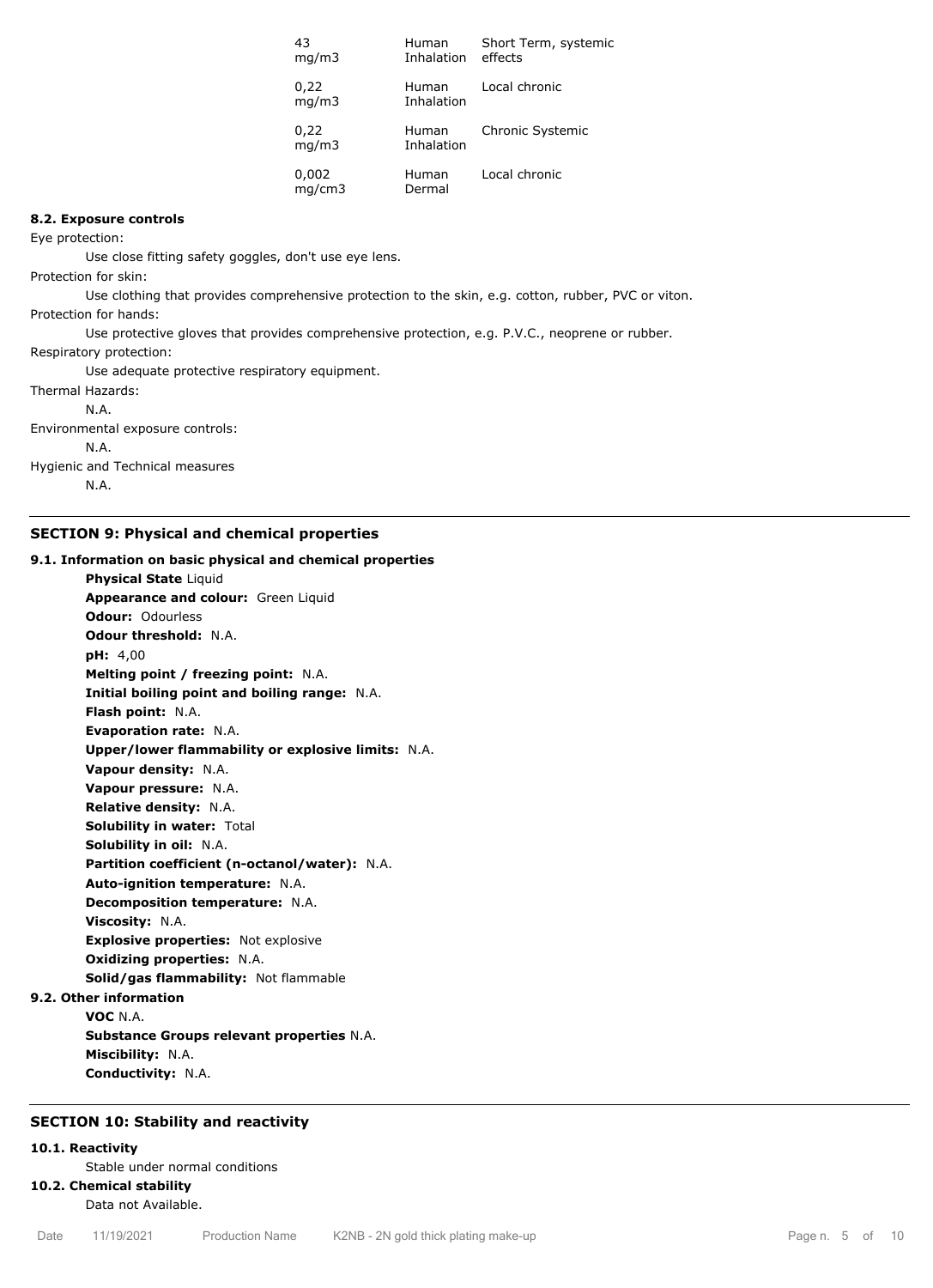## **10.3. Possibility of hazardous reactions** None.

#### **10.4. Conditions to avoid**

Stable under normal conditions.

## **10.5. Incompatible materials**

None in particular.

**10.6. Hazardous decomposition products**

None.

## **SECTION 11: Toxicological information**

#### **11.1. Information on toxicological effects**

#### **Toxicological Information of the Preparation**

|                               | a) acute toxicity                                            | Not classified                                                   |                                       |  |  |
|-------------------------------|--------------------------------------------------------------|------------------------------------------------------------------|---------------------------------------|--|--|
|                               |                                                              | Based on available data, the classification criteria are not met |                                       |  |  |
|                               |                                                              | LD50 Oral Rat 5400 mg/kg - Citric Acid Monohydrate               |                                       |  |  |
|                               |                                                              | LD50 Skin Rat > 2000 mg/kg - Citric Acid Monohydrate             |                                       |  |  |
|                               |                                                              | LD50 Oral Rat 361 mg/kg - Nickel sulfate monohydrate             |                                       |  |  |
|                               |                                                              | LC50 Inhalation Rat 2,48 mg/l - Nickel sulfate monohydrate       |                                       |  |  |
|                               | b) skin corrosion/irritation                                 | Not classified                                                   |                                       |  |  |
|                               |                                                              | Based on available data, the classification criteria are not met |                                       |  |  |
|                               | c) serious eye damage/irritation                             | The product is classified: Eye Irrit. 2(H319)                    |                                       |  |  |
|                               | d) respiratory or skin sensitisation Not classified          |                                                                  |                                       |  |  |
|                               |                                                              | Based on available data, the classification criteria are not met |                                       |  |  |
|                               | e) germ cell mutagenicity                                    | Not classified                                                   |                                       |  |  |
|                               |                                                              | Based on available data, the classification criteria are not met |                                       |  |  |
|                               | f) carcinogenicity                                           | The product is classified: Carc. 1A(H350)                        |                                       |  |  |
|                               | g) reproductive toxicity                                     | The product is classified: Repr. 1B(H360)                        |                                       |  |  |
|                               | h) STOT-single exposure                                      | Not classified                                                   |                                       |  |  |
|                               |                                                              | Based on available data, the classification criteria are not met |                                       |  |  |
|                               | i) STOT-repeated exposure                                    | Not classified                                                   |                                       |  |  |
|                               |                                                              | Based on available data, the classification criteria are not met |                                       |  |  |
|                               | j) aspiration hazard                                         | Not classified                                                   |                                       |  |  |
|                               |                                                              | Based on available data, the classification criteria are not met |                                       |  |  |
|                               | Toxicological information on main components of the mixture: |                                                                  |                                       |  |  |
| Nickel Sulfate<br>Hexahydrate | a) acute toxicity                                            | LC50 Inhalation Rat = $2,48$ mg/l 4h                             | <b>OECD</b>                           |  |  |
|                               |                                                              | LD50 Oral Rat = $361$ mg/kg                                      | <b>OECD-425</b>                       |  |  |
|                               | f) carcinogenicity                                           | Carcinogenicity Oral Rat mg/kg                                   | 2 years treatment:<br>Keratoacanthoma |  |  |

## **SECTION 12: Ecological information**

#### **12.1. Toxicity**

Adopt good working practices, so that the product is not released into the environment. Eco-Toxicological Information:

Toxic to aquatic life with long lasting effects.

#### **List of Eco-Toxicological properties of the product**

The product is classified: Aquatic Chronic 2(H411)

- b) Aquatic chronic toxicity : NOEC Algae 425 mg/l 8 Citric Acid Monohydrate
- a) Aquatic acute toxicity : LC50 Fish 71,5 mg/l 96 Nickel sulfate hexahydrate
- a) Aquatic acute toxicity : EC50 Shellfish 2,58 mg/l 48 Nickel sulfate hexahydrate
- a) Aquatic acute toxicity : EC50 Algae 0,39 mg/l 72 Nickel sulfate hexahydrate

## **List of Eco-Toxicological properties of the components**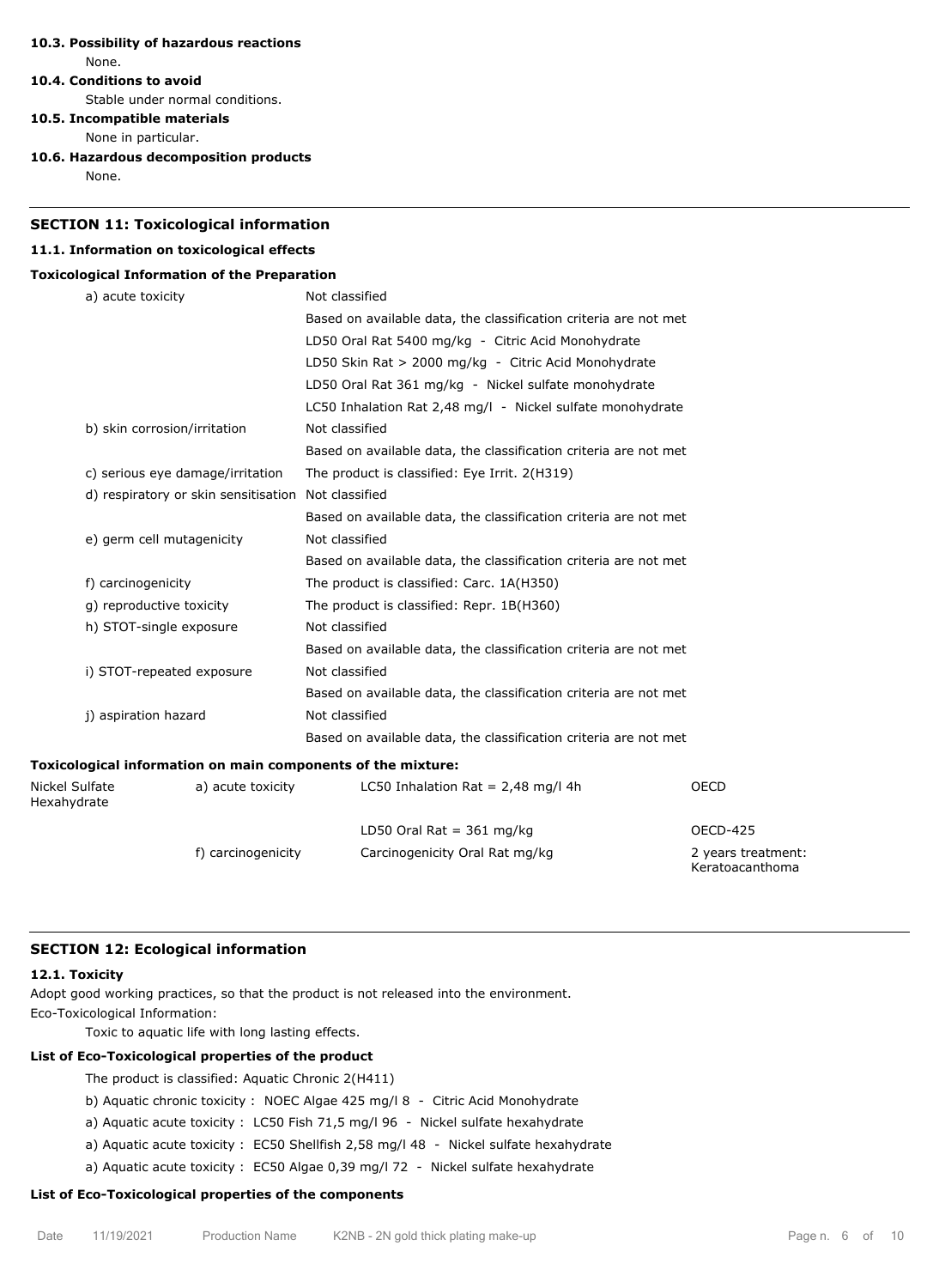#### **Component Ident. Numb. Ecotox Data**

quadricauda

Nickel Sulfate Hexahydrate

 $0 -$ FINECS: 028-009-00-5 - INDEX: 232- 104-9 CAS: 10101-97- a) Aquatic acute toxicity : LC50 Fish = 71,5 mg/l 96 - Clarias Batrachus

a) Aquatic acute toxicity : EC50 Shellfish = 2,58 mg/l 48 - Daphnia Magna a) Aquatic acute toxicity :  $EC50$  Algae = 0,39 mg/l 72 - Scenedesmus

#### **12.2. Persistence and degradability**

N.A.

## **12.3. Bioaccumulative potential**

N.A.

**12.4. Mobility in soil**

N.A.

#### **12.5. Results of PBT and vPvB assessment**

No PBT Ingredients are present

#### **12.6. Other adverse effects**

N.A.

#### **SECTION 13: Disposal considerations**

#### **13.1. Waste treatment methods**

Recover, if possible. Send to authorised disposal plants or for incineration under controlled conditions. In so doing, comply with the local and national regulations currently in force.

## **SECTION 14: Transport information**



# **14.1. UN number**

3082

#### **14.2. UN proper shipping name**

ADR-Shipping Name: ENVIRONMENTALLY HAZARDOUS SUBSTANCE, LIQUID, N.O.S. (Nickel sulfate) IATA-Technical name: ENVIRONMENTALLY HAZARDOUS SUBSTANCE, LIQUID, N.O.S. (Nickel sulphate hexahydrate) IMDG-Technical name: ENVIRONMENTALLY HAZARDOUS SUBSTANCE, LIQUID, N.O.S. (Nickel sulphate hexahydrate)

## **14.3. Transport hazard class(es)**

ADR-Class: 9

IATA-Class: 9

IMDG-Class: 9

#### **14.4. Packing group**

ADR-Packing Group: III IATA-Packing group: III IMDG-Packing group: III

#### **14.5. Environmental hazards**

Yes

Environmental Pollutant: Yes

#### **14.6. Special precautions for user**

Road and Rail ( ADR-RID ) :

ADR-Label: 9

ADR - Hazard identification number: 90

ADR-Special Provisions: 274 335 375 601 ADR-Transport category (Tunnel restriction code): 3 (-)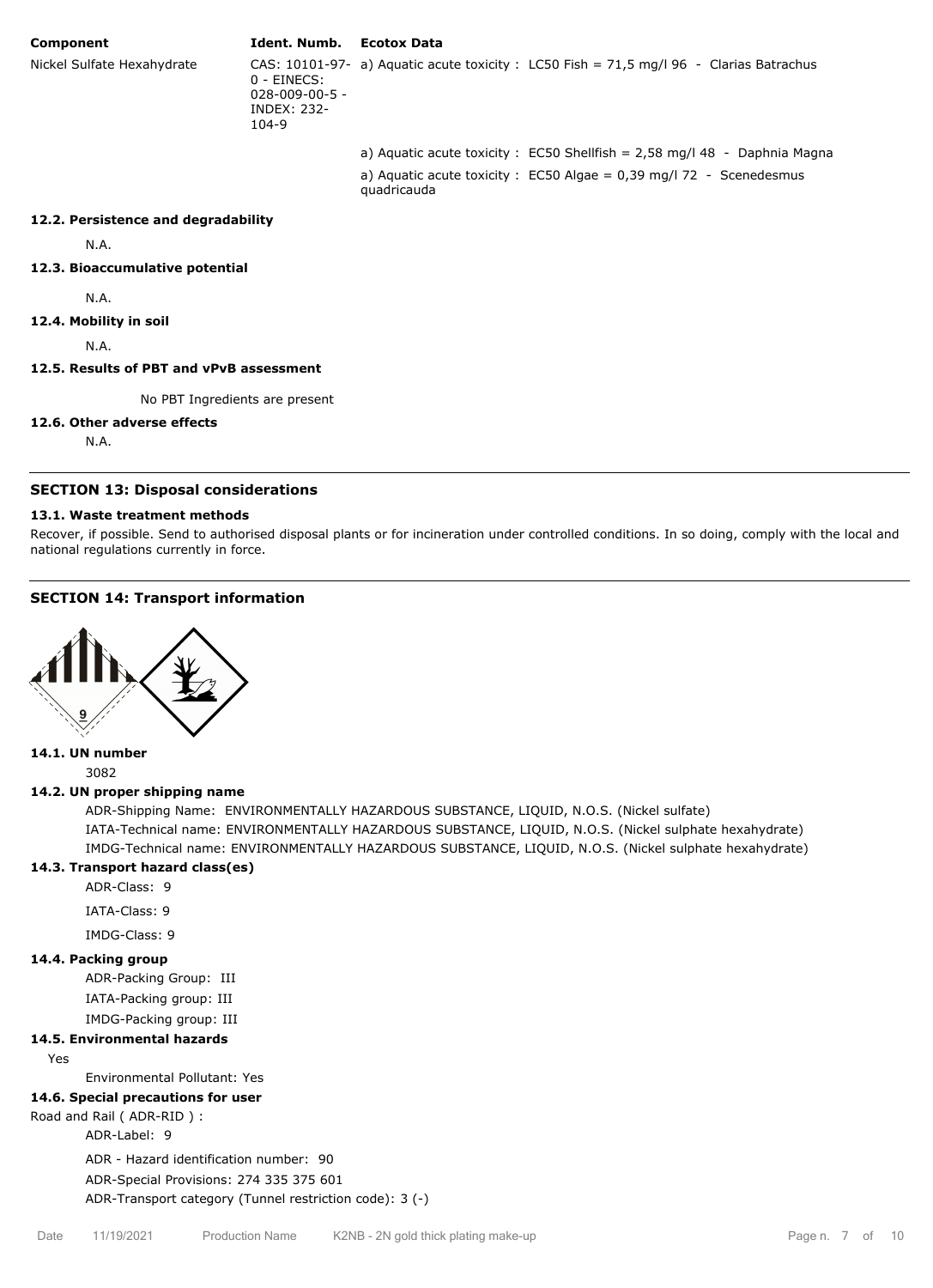Air ( IATA ) : IATA-Passenger Aircraft: 964 IATA-Cargo Aircraft: 964 IATA-Label: 9 IATA-Subsidiary hazards: - IATA-Erg: 9L IATA-Special Provisioning: A97 A158 A197 Sea ( IMDG ) : IMDG-Stowage Code: Category A IMDG-Stowage Note: - IMDG-Subsidiary hazards: - IMDG-Special Provisioning: 274 335 969 IMDG-Page: N/A IMDG-Label: N/A IMDG-EMS: F-A, S-F IMDG-MFAG: N/A

**14.7. Transport in bulk according to Annex II of MARPOL and the IBC Code**

N.A.

## **SECTION 15: Regulatory information**

#### **15.1. Safety, health and environmental regulations/legislation specific for the substance or mixture**

Dir. 98/24/EC (Risks related to chemical agents at work) Dir. 2000/39/EC (Occupational exposure limit values) Regulation (EC) n. 1907/2006 (REACH) Regulation (EC) n. 1272/2008 (CLP) Regulation (EC) n. 790/2009 (ATP 1 CLP) and (EU) n. 758/2013 Regulation (EU) n. 286/2011 (ATP 2 CLP) Regulation (EU) n. 618/2012 (ATP 3 CLP) Regulation (EU) n. 487/2013 (ATP 4 CLP) Regulation (EU) n. 944/2013 (ATP 5 CLP) Regulation (EU) n. 605/2014 (ATP 6 CLP) Regulation (EU) n. 2015/1221 (ATP 7 CLP) Regulation (EU) n. 2016/918 (ATP 8 CLP) Regulation (EU) n. 2016/1179 (ATP 9 CLP) Regulation (EU) n. 2017/776 (ATP 10 CLP) Regulation (EU) n. 2018/669 (ATP 11 CLP) Regulation (EU) n. 2018/1480 (ATP 13 CLP) Regulation (EU) n. 2019/521 (ATP 12 CLP) Regulation (EU) 2015/830

Restrictions related to the product or the substances contained according to Annex XVII Regulation (EC) 1907/2006 (REACH) and subsequent modifications:

Restrictions related to the product: 3

Restrictions related to the substances contained: None Provisions related to directive EU 2012/18 (Seveso III):

N.A.

## **Regulation (EU) No 649/2012 (PIC regulation)**

No substances listed

German Water Hazard Class.

Class 3: extremely hazardous.

SVHC Substances:

No data available

## **15.2. Chemical safety assessment**

No Chemical Safety Assessment has been carried out for the mixture.

## **SECTION 16: Other information**

**Code Description**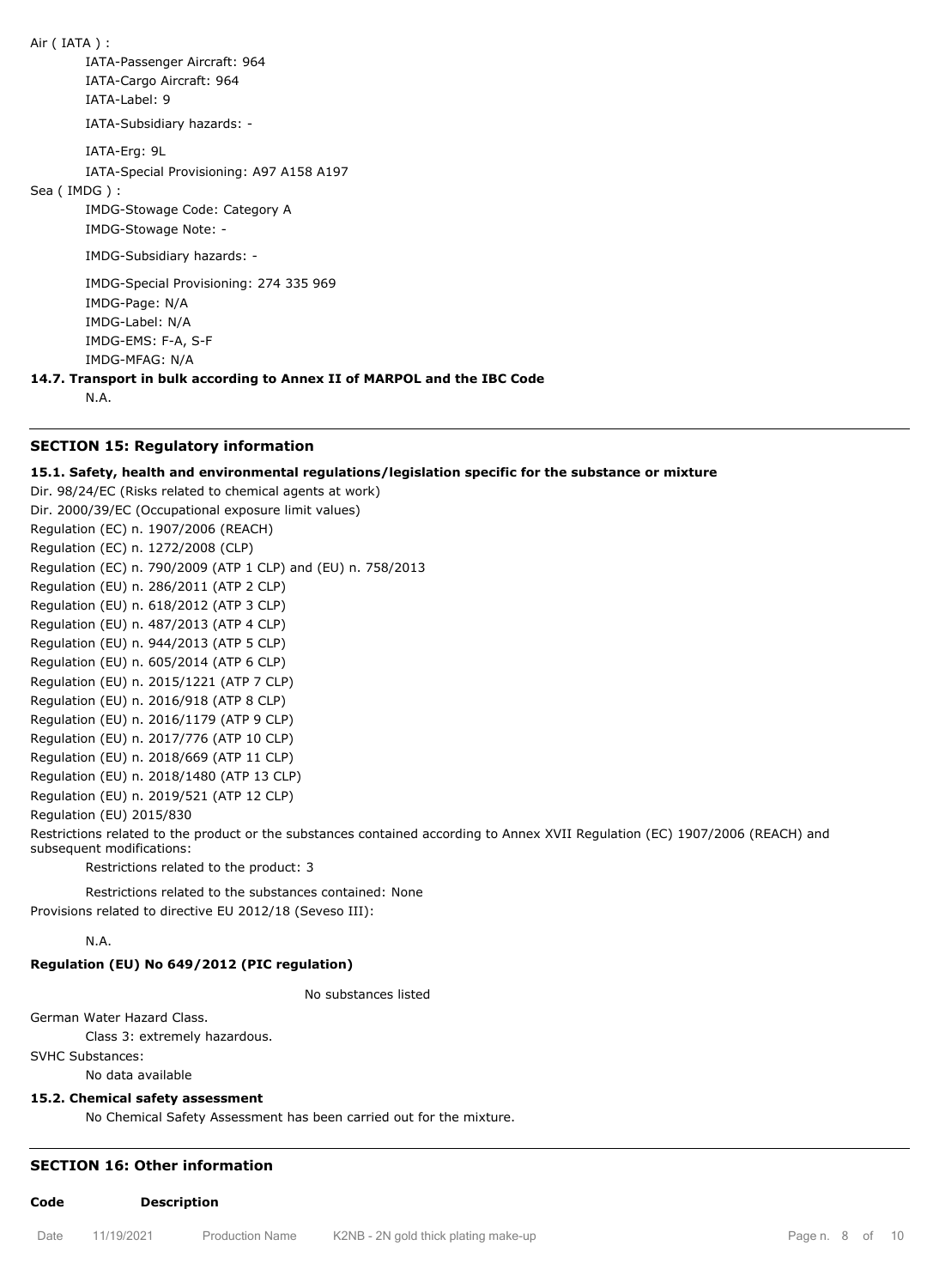| H302           | Harmful if swallowed.                                                      |                                                                |  |  |
|----------------|----------------------------------------------------------------------------|----------------------------------------------------------------|--|--|
| H315           | Causes skin irritation.                                                    |                                                                |  |  |
| H317           | May cause an allergic skin reaction.                                       |                                                                |  |  |
| H319           | Causes serious eye irritation.                                             |                                                                |  |  |
| H332           | Harmful if inhaled.                                                        |                                                                |  |  |
| H334           | May cause allergy or asthma symptoms or breathing difficulties if inhaled. |                                                                |  |  |
| H341           | Suspected of causing genetic defects.                                      |                                                                |  |  |
| H350           | May cause cancer.                                                          |                                                                |  |  |
| H350           | May cause cancer if inhaled.                                               |                                                                |  |  |
| H360           | May damage fertility or the unborn child.                                  |                                                                |  |  |
| H372           | Causes damage to organs through prolonged or repeated exposure.            |                                                                |  |  |
| H400           | Very toxic to aquatic life.                                                |                                                                |  |  |
| H410           | Very toxic to aquatic life with long lasting effects.                      |                                                                |  |  |
| H411           | Toxic to aquatic life with long lasting effects.                           |                                                                |  |  |
|                |                                                                            |                                                                |  |  |
| Code           | Hazard class and hazard category                                           | <b>Description</b>                                             |  |  |
| $3.1/4$ /Inhal | Acute Tox. 4                                                               | Acute toxicity (inhalation), Category 4                        |  |  |
| 3.1/4/Oral     | Acute Tox. 4                                                               | Acute toxicity (oral), Category 4                              |  |  |
| 3.2/2          | Skin Irrit. 2                                                              | Skin irritation, Category 2                                    |  |  |
| 3.3/2          | Eye Irrit. 2                                                               | Eye irritation, Category 2                                     |  |  |
| 3.4.1/1        | Resp. Sens. 1                                                              | Respiratory Sensitisation, Category 1                          |  |  |
| 3.4.2/1        | Skin Sens. 1                                                               | Skin Sensitisation, Category 1                                 |  |  |
| 3.5/2          | Muta. 2                                                                    | Germ cell mutagenicity, Category 2                             |  |  |
| 3.6/1A         | Carc. 1A                                                                   | Carcinogenicity, Category 1A                                   |  |  |
| 3.7/1B         | Repr. 1B                                                                   | Reproductive toxicity, Category 1B                             |  |  |
| 3.9/1          | STOT RE 1                                                                  | Specific target organ toxicity - repeated exposure, Category 1 |  |  |
| 4.1/A1         | Aquatic Acute 1                                                            | Acute aquatic hazard, category 1                               |  |  |
| 4.1/C1         | Aquatic Chronic 1                                                          | Chronic (long term) aquatic hazard, category 1                 |  |  |
| 4.1/C2         | Aquatic Chronic 2                                                          | Chronic (long term) aquatic hazard, category 2                 |  |  |

**Classification and procedure used to derive the classification for mixtures according to Regulation (EC) 1272/2008 [CLP]:**

| <b>Classification according to Regulation Classification procedure</b><br>(EC) Nr. 1272/2008 |                    |
|----------------------------------------------------------------------------------------------|--------------------|
| 3.3/2                                                                                        | Calculation method |
| 3.6/1A                                                                                       | Calculation method |
| 3.7/1B                                                                                       | Calculation method |
| 4.1/C2                                                                                       | Calculation method |

This document was prepared by a competent person who has received appropriate training.

Main bibliographic sources:

ECDIN - Environmental Chemicals Data and Information Network - Joint Research Centre, Commission of the European Communities

SAX's DANGEROUS PROPERTIES OF INDUSTRIAL MATERIALS - Eight Edition - Van Nostrand Reinold

The information contained herein is based on our state of knowledge at the above-specified date. It refers solely to the product indicated and constitutes no guarantee of particular quality.

It is the duty of the user to ensure that this information is appropriate and complete with respect to the specific use intended.

This MSDS cancels and replaces any preceding release.

Legend to abbreviations and acronyms used in the safety data sheet:

ACGIH: American Conference of Governmental Industrial Hygienists

ADR: European Agreement concerning the International Carriage of Dangerous Goods by Road.

AND: European Agreement concerning the International Carriage of Dangerous Goods by Inland Waterways

ATE: Acute Toxicity Estimate

ATEmix: Acute toxicity Estimate (Mixtures)

BCF: Biological Concentration Factor

BEI: Biological Exposure Index

BOD: Biochemical Oxygen Demand

CAS: Chemical Abstracts Service (division of the American Chemical Society).

CAV: Poison Center

CE: European Community